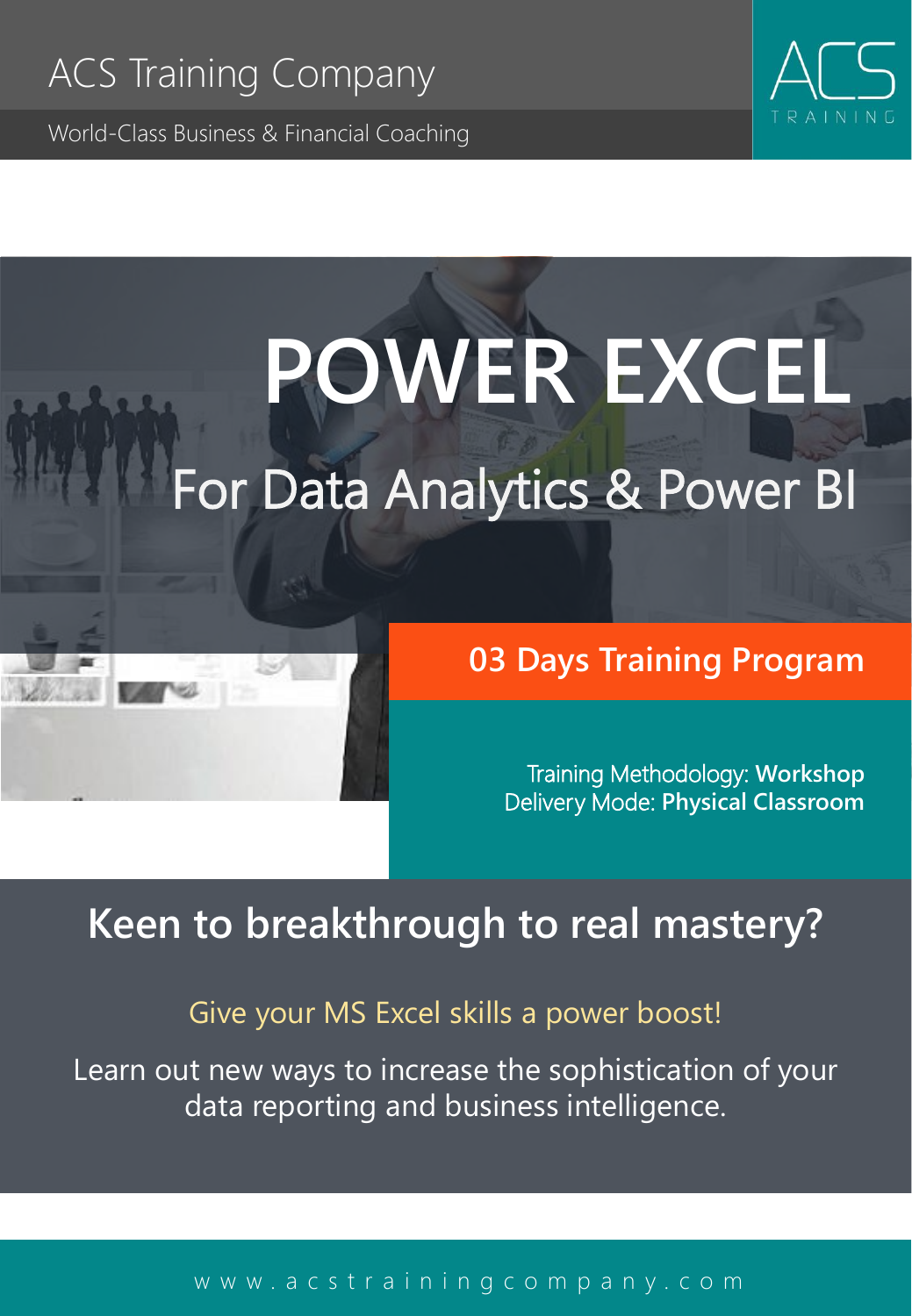## Program Overview

**This training program aims to impart advance level data analysis skills using spreadsheets (Microsoft Excel) to a broad range of users to help them become proficient at it.**

In Today's Challenging environment, one of the most significant skill for Business Leaders & Finance Professionals is their ability to quickly analyze, summarize & report on the available data. Microsoft Excel is an important tool which makes such an analysis possible for any business decision maker. When efficiently applied it becomes a powerful tool, allowing you to manipulate vast amounts of data, automate tasks, and present complex information however you see fit.

Keeping in view the significance of MS Excel for Data Analytics, ACS Training Company, has developed a high powered three days training program to assist a wide range of professionals with mastering the Excel data analysis skills at a Pro Level. The fundamental focus of this program is to provide a detailed understanding of how Excel can be utilized as a very powerful tool for Data Analytics & to develop a solid understanding of the concept of 'Self-service Business Intelligence' with Microsoft Excel.

The participants will acquire in-depth knowledge of the power tools available in Excel (Power Query, Power Pivot, Data Modeling, DAX, Power View & Power Map), igniting their interest for continuing skill development in this vital area. This workshop will enable Excel users to design & automate the process, with increased productivity and reduction in manual work.



## TRAININ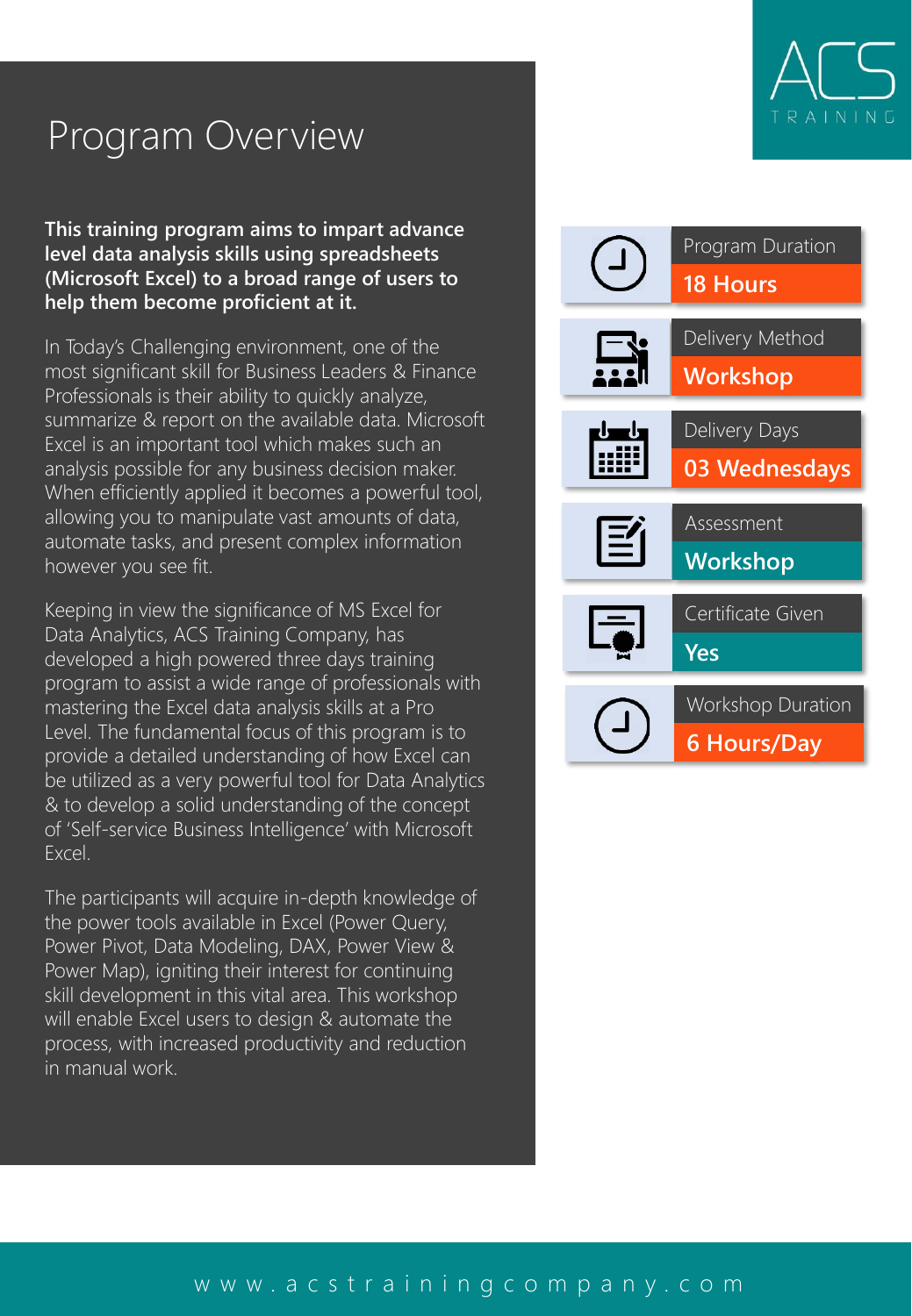

## Your Learning **Certified**



## Who Should Attend

- Business & Data Analysts  $\overline{\mathsf{M}}$
- $\blacktriangledown$ Business & Accounting Students
- **ICPA, ACCA, ACMA, CIMA Members & Students.**
- $\sqrt{\phantom{a}}$  MIS Reporting Executives.
- $\overline{\blacklozenge}$ Finance Professionals & Auditors.
- $\overline{\mathsf{M}}$  . Human Resource & Admin Professionals.
- $\overline{\mathsf{M}}$  . Sales & Marketing Professionals.
- $\overline{\blacktriangledown}$ Senior Management & Department Heads.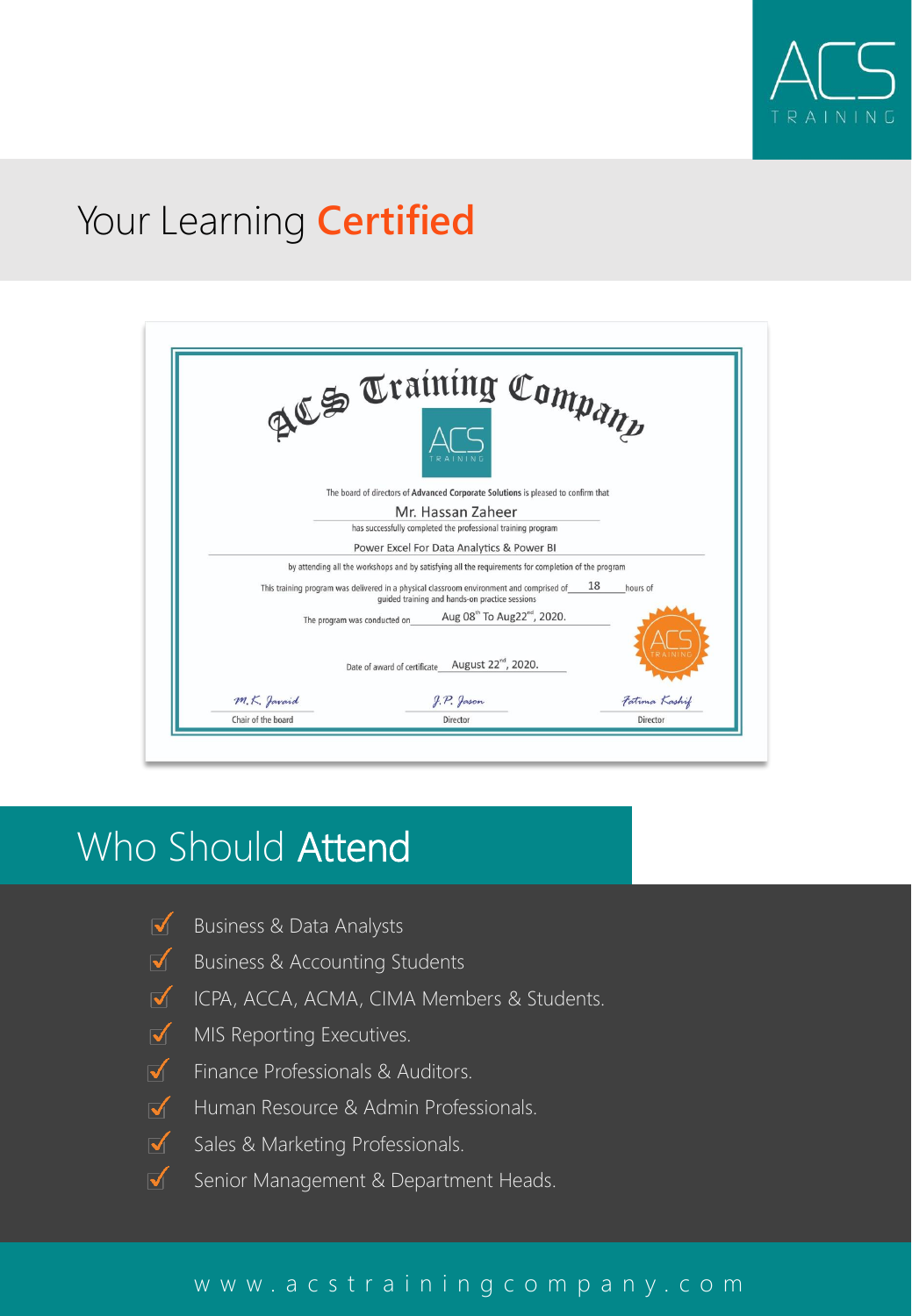## Program Outline



#### **1 Day One**

#### **Module 1: Working with "Excel Table" format**

- ✓ From 'regular range' to 'Excel table'
- ✓ Working with 'Design' contextual tab
- ✓ Dynamic 'Slicers' and 'Total Row'
- $\checkmark$  Table styles, options and configuring custom styles
- $\checkmark$  Getting acquainted with the advanced applications of the feature

#### **Module 2: Spotlighting Dynamic data with Conditional Formatting**

- ✓ Creating value-based formatting using logical operators
- ✓ Applying Top/bottom rules, using 'Data bars' and analyzing variance with 'color scales.'
- ✓ Creating custom conditional formatting rules
- ✓ Creating rules using formulas, managing, and clearing rules
- Being pro in applying effective conditional formatting in real business scenarios

#### **Module 3: Creating Powerful Dynamic Charts and Graphs**

- $\checkmark$  Getting to know about data visualization and the science of colors
- Understanding Excel Chart Concepts, elements, types, and 'Chart Tools' tabs
- ✓ Creating custom chart templates
- ✓ Working with Specific Chart Types such as Column and bar chart, Line chart, Area chart, Pie & Doughnut charts and creating 'dual-axis' charts
- ✓ Fine-Tuning Charts with 'Design Tab' Choices, apply chart 'layouts' and 'styles'
- $\checkmark$  Changing chart options, modifying axes, adding and modifying chart titles, linking chart titles, adding data labels and data tables, adding gridlines, legends and trend lines
- ✓ Inserting pictures, shapes, and Text Boxes on charts
- ✓ Changing a Chart's Data Source and adding additional data series
- ✓ Creating Specialized Excel Charts e.g. Combo Chart, Gantt Chart, Treemap, Histogram and Pareto chart and Waterfall charts
- ✓ Working with 'Sparklines'

#### **Module 4: Summarizing Business Information with Pivot Tables**

#### *Condensing and refining data with Pivot Tables*

- Developing interactive PivotTable reports for real-time data analysis
- ✓ Data refining rules, creating a Pivot table from an external data source, using 'Recommended PivotTables', pivoting and configuring PivotTables
- ✓ Summarizing Data in PivotTable, applying totals, summarizing values, calculated fields and items, grouping data, applying calculations, and drill down Pivot Table results
- ✓ Filtering and Sorting PivotTable, adding dynamic 'Slicers' and 'Timeline'
- ✓ Formatting PivotTables, creating custom styles and modifying the layout
- ✓ Integrating conditional formatting with Pivot Reports
- ✓ Macro integration with Pivot reports

#### *Smart Pivot Charts for data visualization*

Creating pivot charts for data visualization and moving towards dashboard designing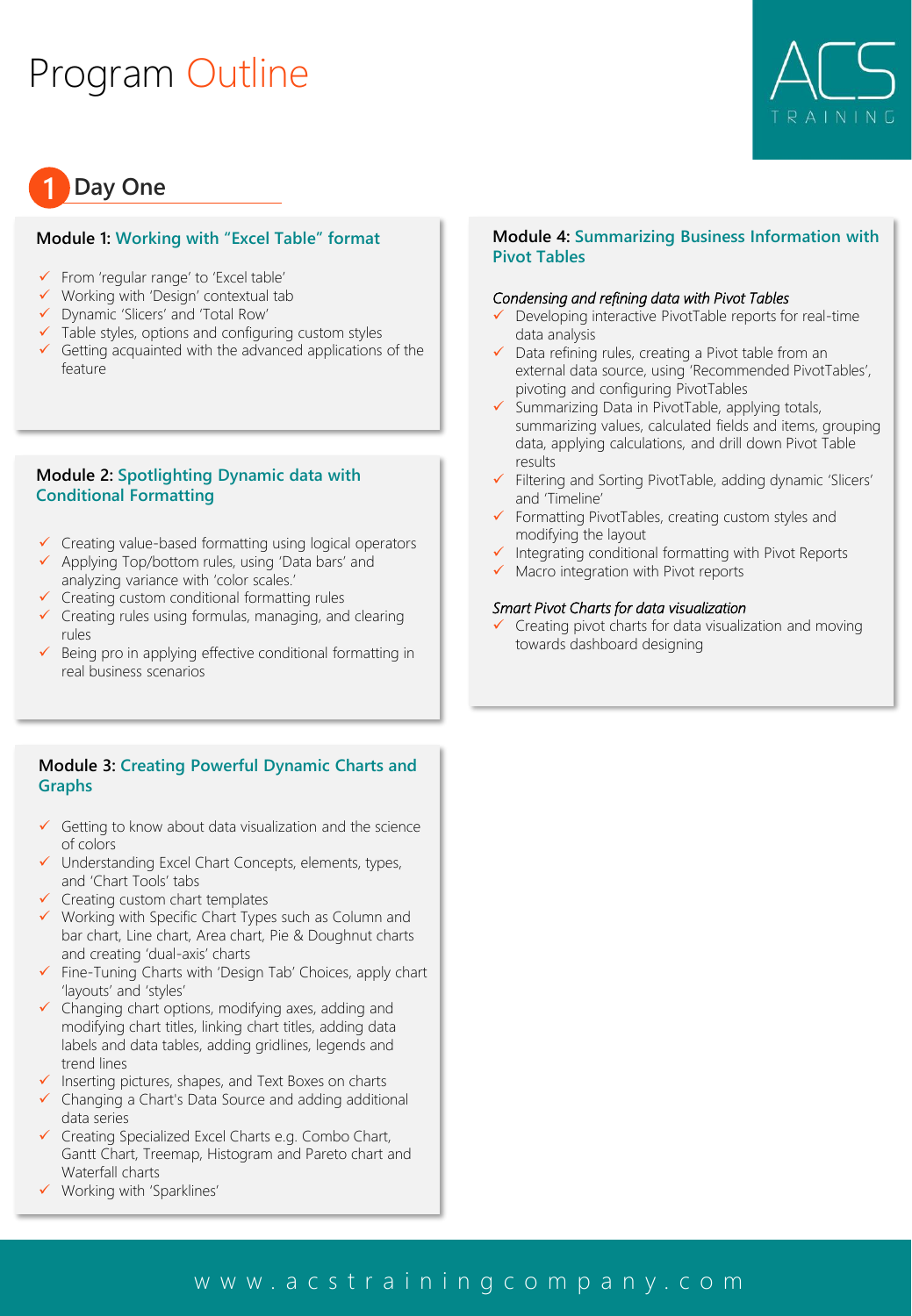

**2 Day Two**

#### **Module 5: Advanced Formulas and Functions**

- $\checkmark$  Formula and Function tools, tips, shortcuts & working with 3D formulas
- ✓ Understanding and defining 'named ranges'
	- ✓ *Name cells, name data ranges, name tables, manage named ranges*
- Summarizing data
	- ✓ *Performing calculations by using the SUM, MIN & MAX functions, performing calculations by using the COUNT, COUNTA, COUNTBLANK & AVERAGE functions*
- Conditional operations
	- ✓ *Performing logical operations by using IF, AND, OR, NOT, ISNUMBER & IFERROR functions, performing logical operations by using the SUMIF, AVERAGEIF, COUNTIF, SUMIFS, AVERAGEIFS & COUNTIFS functions*
- Look up data by using VLOOKUP, HLOOKUP, MATCH & INDEX functions
- ✓ Applying Mathematical Functions
	- ✓ *Applying ROUND, MROUND, ROUNDUP, ROUNDDOWN, CEILING & FLOOR & ABS functions*
- Applying advanced date and time functions
	- ✓ *Referencing Date and Time by using TODAY, NOW, WEEKDAY, WORKDAY, NETWORKDAYS, EDATE, EOMONTH & DATEDIF functions; serialize numbers by using DATE function*
- Array Formulas and Functions
- ✓ Format and modify text by using functions, TRIM, LEFT, RIGHT and MID functions; format text by using UPPER, LOWER, PROPER, LEN & CONCATENATE functions
- 1. Troubleshoot formulas
	- o *Trace precedents and dependents, monitor cells and formulas by using the 'Watch Window', validate formulas by using error checking rules*

#### **Module 6: Connecting and transforming data with "Power Query"**

- Performing extract, transform, and load (ETL) functions with Power Query
- ✓ Smartly automating repetitive and laborious tasks
- ✓ Getting data from Excel, text, and CSV file
- ✓ Extracting all files from a folder to create one data set ✓ Creating connection with external data sources and databases
- ✓ Managing rows and columns and understanding 'Transform' and 'Add Column'
- ✓ Text Specific Tools, formatting, merge, split and extract columns
- ✓ Number Specific tools, adding new column using standard functions, applying rounding
- ✓ Date specific tools, creating a full calendar from a single date field
- ✓ Removing duplicates, adding an index, and conditional column
- ✓ Grouping, filtering, Transposing, and reverse rows features
- ✓ Editing, deleting, renaming, and duplicating queries
- ✓ Un-pivoting columns to create tabular data
- ✓ Merging and Appending queries
- ✓ Managing data types to avoid errors in the data model ✓ Introduction to Power Query "M" language & 'Query
- Editor'

#### **Module 7: Managing table relationships and Data Models**

- ✓ Exploring Excel's Data Model
- ✓ Understanding what Data Model is and why we need it
- ✓ Data vs Diagram view
- ✓ Normalization and Denormalization
- ✓ Facts vs dimensions tables
- ✓ In-depth understanding regarding Primary vs Foreign keys
- ✓ Creating & modifying table relationship
- ✓ Creating a clear understanding regarding relationships vs Merged Tables
- ✓ Learning cardinality of relationships & filter direction
- ✓ Creating 'Star Schemas'
- ✓ Defining hierarchies and hiding fields from client tools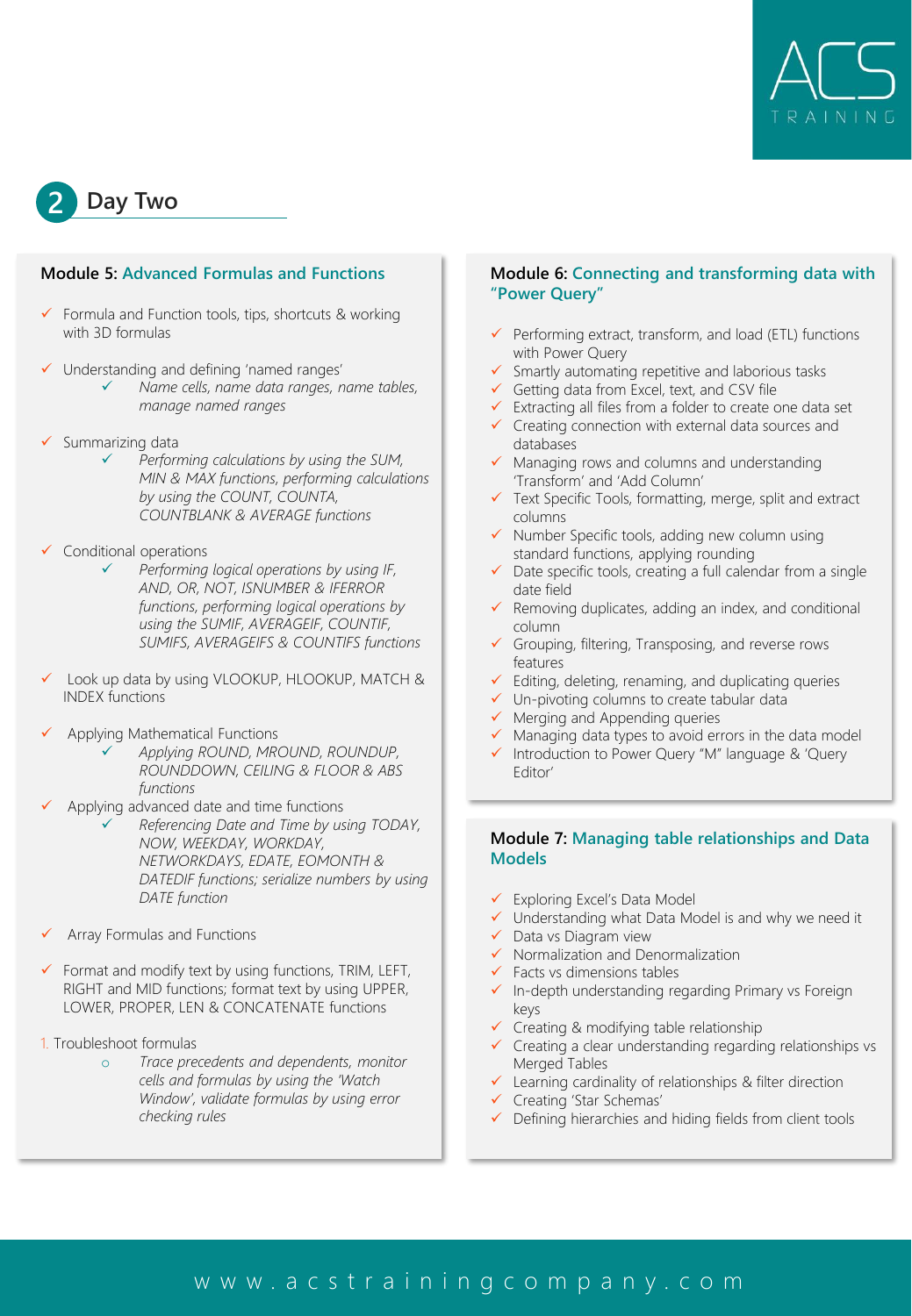

### **3 Day Three**

#### **Module 8: Power Pivot in Excel**

- ✓ Launching Power Pivot and touring the interface
- ✓ Creating a Power PivotTable
- ✓ Learning Power Pivots vs Normal Pivots
- ✓ Calculated columns & calculated fields
- ✓ Getting external data directly in Power Pivot
- ✓ Using 'Sort by' the command to sort any column with your own choice
- Creating dashboards in Excel directly from Power Pivot

#### **Module 9: Solving Data Analysis Problems with DAX**

- ✓ Intro to Data Analysis Expressions (DAX) formula language
- ✓ Similarities and differences with Excel formula language
- ✓ Calculated Columns vs DAX Measures
- ✓ Implicit vs Explicit Measures
- ✓ Row Context vs Filter Context
- ✓ Knowing DAX Formula Syntax & Operators
- ✓ Learning Measure calculation Step-by-Step
- ✓ Creating & managing KPIs to measure business performance
- Getting to know the best practices in writing DAX queries
- ✓ Common DAX functions with their category
- $\checkmark$  Basic math and stat functions
	- ✓ *SUM, AVERAGE, MAX, MIN, DIVIDE, COUNT, DISTINCTCOUNT functions*
- ✓ Logical functions
	- ✓ *IF, AND, OR, SWITCH & SWITCH(TRUE) functions*
- $\checkmark$  Iterator (X) Functions ✓ *SUMX & RANKX functions*
- ✓ Table Functions and CALCULATE
	- ✓ *CALCULATE function*
	- ✓ *FILTER & ALL function, Adding Filter Context with FILTER function, RELATED function*
- Time Intelligence with DAX functions
	- ✓ *Understanding time intelligence & Calendar Table*
	- ✓ *SAMEPERIODLASTYEAR, DATEADD, DATEDIFF, DATESYTD, DATESQTD, DATESMTD, PARALLELPERIOD, TOTALYTD, TOTALQTD, TOTALMTD functions*

#### **Module 10: Interactive Dashboard Designing for Decision Making**

- $\checkmark$  Cleaning up data and starting with the end in mind
- ✓ Creating dashboards for data-driven decision-making
- ✓ Making the dashboard easier to review, understand and conclude
- ✓ Creating Dashboards using Pivot tables and Pivot Charts
- ✓ Creating Dashboards using Power Pivot
- ✓ Creating Dashboards using Power View
- ✓ Creating Dashboards using Data validation and logical functions

#### **Module 11: Bring your data to life with Power View Dashboards**

- ✓ Enabling Power View and installing "Silver Light"
- ✓ Creating Matrix, table, and card visuals to present data ✓ Adding 'callouts' cards to put the focus on an important
- info  $\checkmark$  Drill down data using hierarchy
- ✓ Managing data with perspectives
- ✓ Adding power view charts to bring data to life
- ✓ Adding report filters to slice and dice the data visually